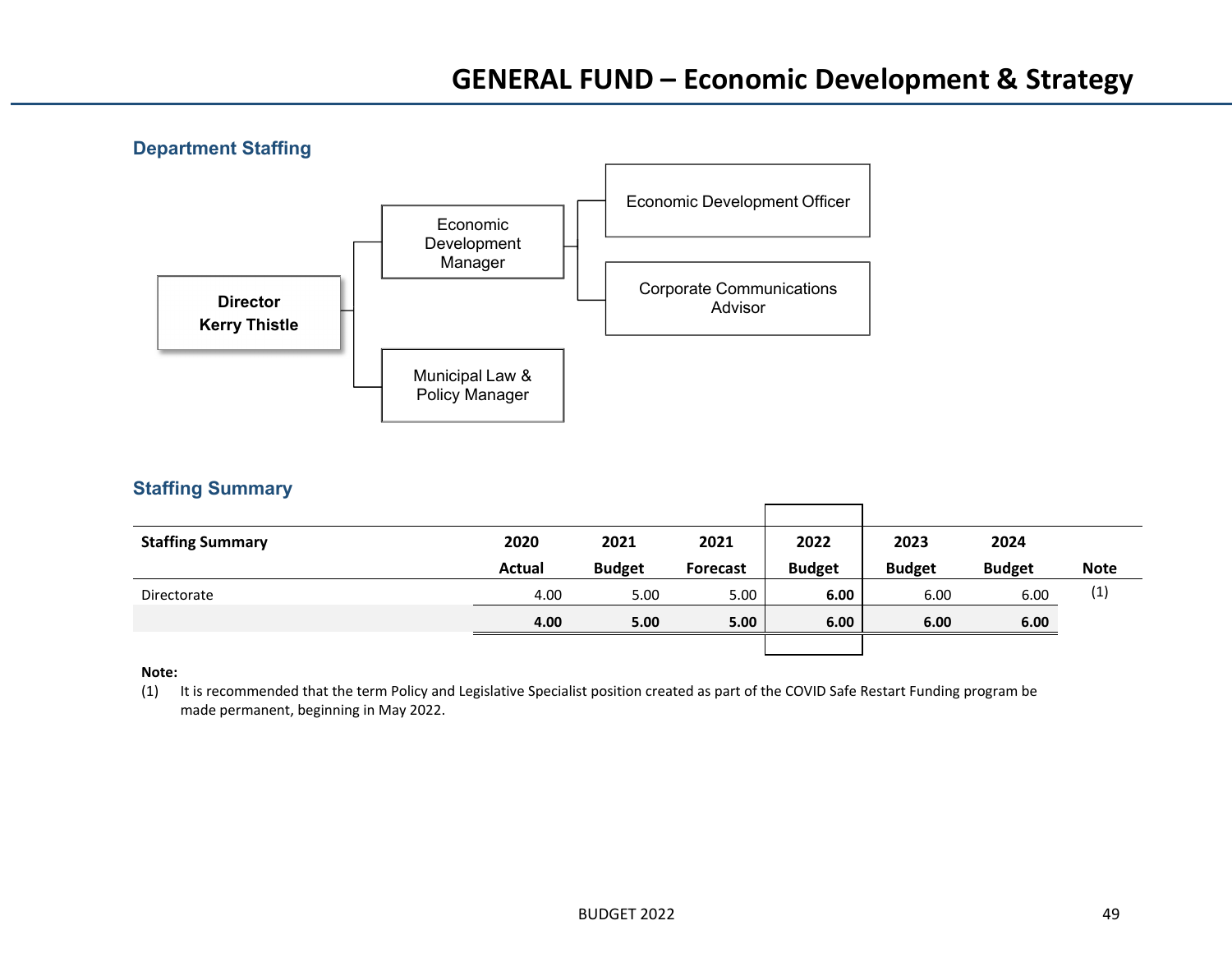## **ECONOMIC DEVELOPMENT & STRATEGY DEPARTMENT**

The Economic Development and Strategy Department oversees strategic planning, municipal law, policy, corporate communications and economic development programs.

We are a service department for:

- Promoting and enhancing our local economy
- Drawing investment to Yellowknife
- Administrating municipal law and policy
- Communicating with the public and the media

| <b>Economic Development &amp; Strategy Budget</b> | 2020           | 2021          | 2021     | 2022          | 2023          | 2024          |             |
|---------------------------------------------------|----------------|---------------|----------|---------------|---------------|---------------|-------------|
|                                                   | <b>Actuals</b> | <b>Budget</b> | Forecast | <b>Budget</b> | <b>Budget</b> | <b>Budget</b> |             |
|                                                   | (5000's)       | (5000's)      | (5000's) | (5000's)      | (5000's)      | (5000's)      | <b>Note</b> |
| Revenue                                           |                |               |          |               |               |               |             |
| Grants                                            | 426            | 50            | 599      | 50            | 50            | 50            | (1)         |
| <b>Total Revenue</b>                              | 426            | 50            | 599      | 50            | 50            | 50            |             |
| <b>Expenditures (by Activity)</b>                 |                |               |          |               |               |               |             |
| Administrative                                    | 55             | 64            | 97       | 71            | 83            | 80            |             |
| Economic Development                              | 271            | 262           | 485      | 291           | 332           | 317           |             |
| Long Term Planning & Priority Setting             | 164            | 197           | 292      | 216           | 249           | 238           |             |
| Policy & Legal                                    | 108            | 129           | 192      | 144           | 166           | 157           |             |
| Public Inquiry & Communication                    | 217            | 392           | 387      | 435           | 498           | 474           | (2)         |
| Team Leadership                                   | 55             | 64            | 97       | 71            | 83            | 80            |             |
| Legislation & Governance                          | 222            | 200           | 386      | 224           | 250           | 234           |             |
| <b>Total Expenditures (By Activity)</b>           | 1,092          | 1,308         | 1,936    | 1,452         | 1,661         | 1,580         |             |
| <b>Net Revenue (Expenditures)</b>                 | (666)          | (1,258)       | (1, 337) | (1, 402)      | (1,611)       | (1,530)       |             |
|                                                   |                |               |          |               |               |               |             |
| <b>Expenditures (By Object)</b>                   |                |               |          |               |               |               |             |
| Wages & Benefits                                  | 642            | 788           | 874      | 902           | 974           | 1,009         | (3)         |
| General Services                                  | 450            | 515           | 1,057    | 540           | 677           | 561           | (4)         |
| Materials                                         |                | 5             | 5        | 10            | 10            | 10            |             |
| <b>Total Expenditures (By Object)</b>             | 1,092          | 1,308         | 1,936    | 1,452         | 1,661         | 1,580         |             |

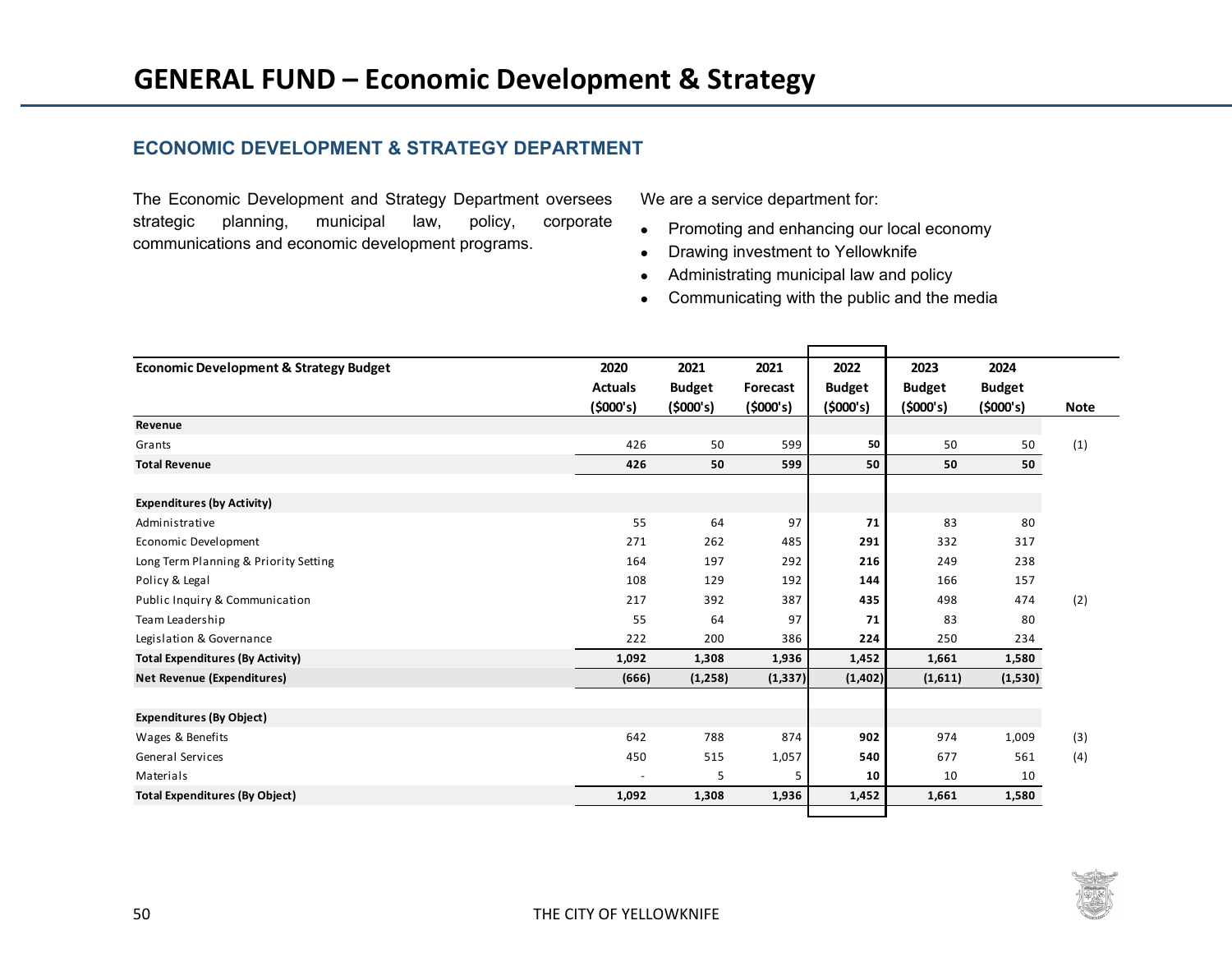## **Note:**

- (1) Grants received for operating and relocating the Visitors' Services Centre, the Economic Development Officer position, the Giant Mine Remediation work, and the YKDFN Shared Economic Development Strategy.
- (2) In 2021, the City's communication function was transferred from the Office of the City Clerk Division.
- (3) The Corporate Communications Advisor position was transferred from the Office of the City Clerk to this department in 2021. It is recommended that the term Policy & Legislative Specialist position created as part of the COVID Safe Restart Funding program be made permanent, beginning in May 2021.
- (4) Public relations, economic development, and tourism. The 2020 Actual and 2021 Forecast numbers are higher than budget but the overages are offset by grant funding.